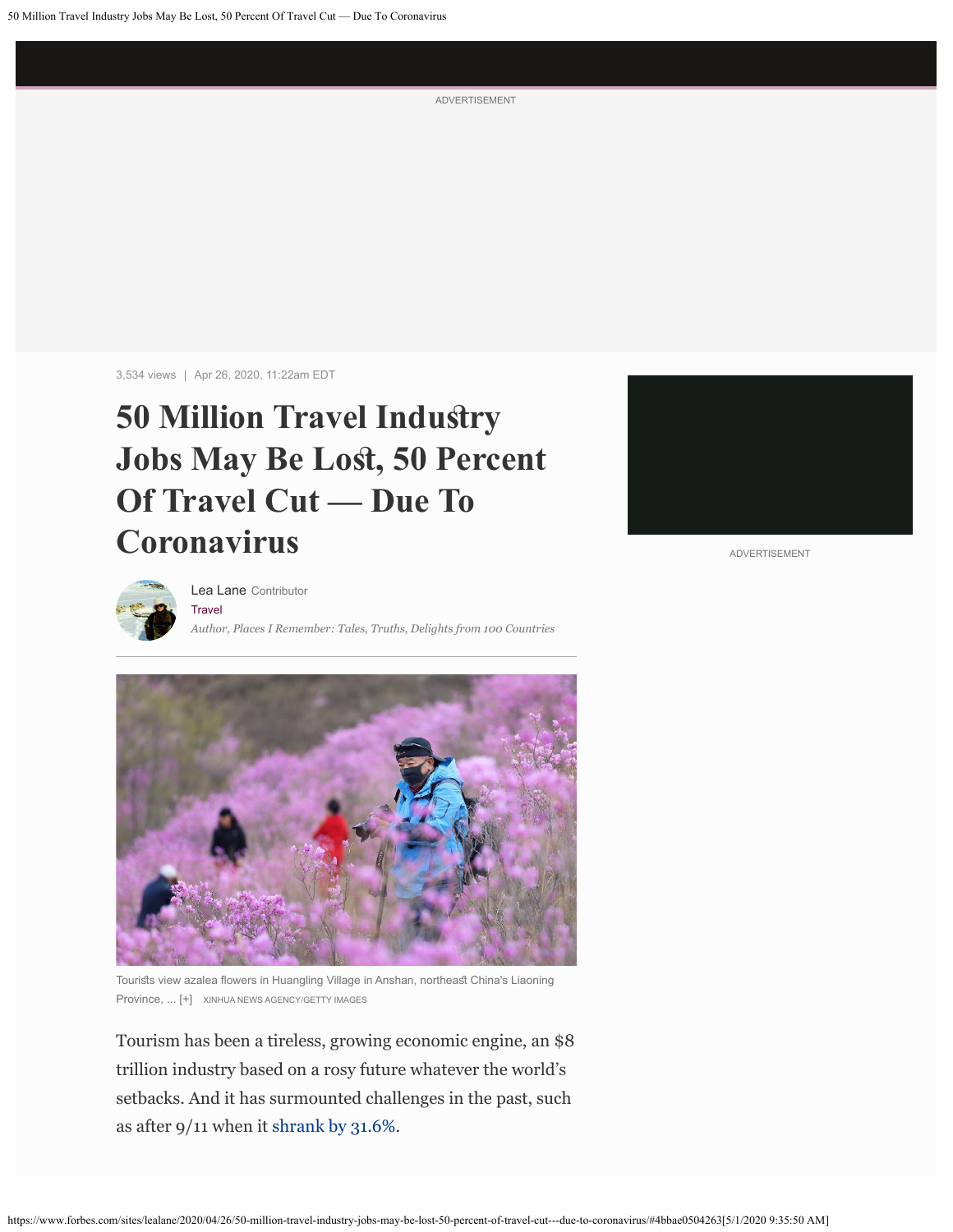PROMOTED

"The impact on travel is six or seven times greater than the 9/11 attacks," says Roger Dow, president and CEO of th[e U.S.](https://www.ustravel.org/) [Travel Association,](https://www.ustravel.org/) an industry that generates \$2.6 trillion in economic output and supports 15.8 million jobs.

Due to the coronavirus, governments and health officials have warned the public to [avoid boarding cruise ships](https://www.cdc.gov/media/releases/2020/s0409-modifications-extension-no-sail-ships.html) and [long fights](https://www.cdc.gov/coronavirus/2019-ncov/travelers/faqs.html). [Major events](https://www.isitcanceledyet.com/) like conferences, trade shows and [the Olympics](https://www.nbcnews.com/news/world/tokyo-2020-olympics-postponed-over-coronavirus-concerns-n1165046) have been canceled or postponed. Widespread loss of spending afects the cruise industry, restaurants, hotels, theme parks and more. Summer vacations are on hold. People remain afraid to travel.

The fallout from the pandemic has devastated travel-related corporations and small businesses, as well as travelers throughout the world. Tourism decline is stark in states like Nevada, where casinos and resorts fuel the economy; and Florida, where cruise ships and theme parks remain empty. And despite [some states slowly reopening](https://www.cnn.com/2020/04/26/health/us-coronavirus-sunday/index.html), who knows what lies ahead, or if they will soon retract the orders?

The [U.S. Travel Association](https://www.ustravel.org/) projects a loss of 4.6 million jobs through May, a fgure likely to increase. U.S. weekly jobless claims [hit 6.6 million](https://www.nytimes.com/2020/04/02/business/economy/coronavirus-unemployment-claims.html?action=click&module=Spotlight&pgtype=Homepage), doubling in a week — by far the

ADVERTISEMENT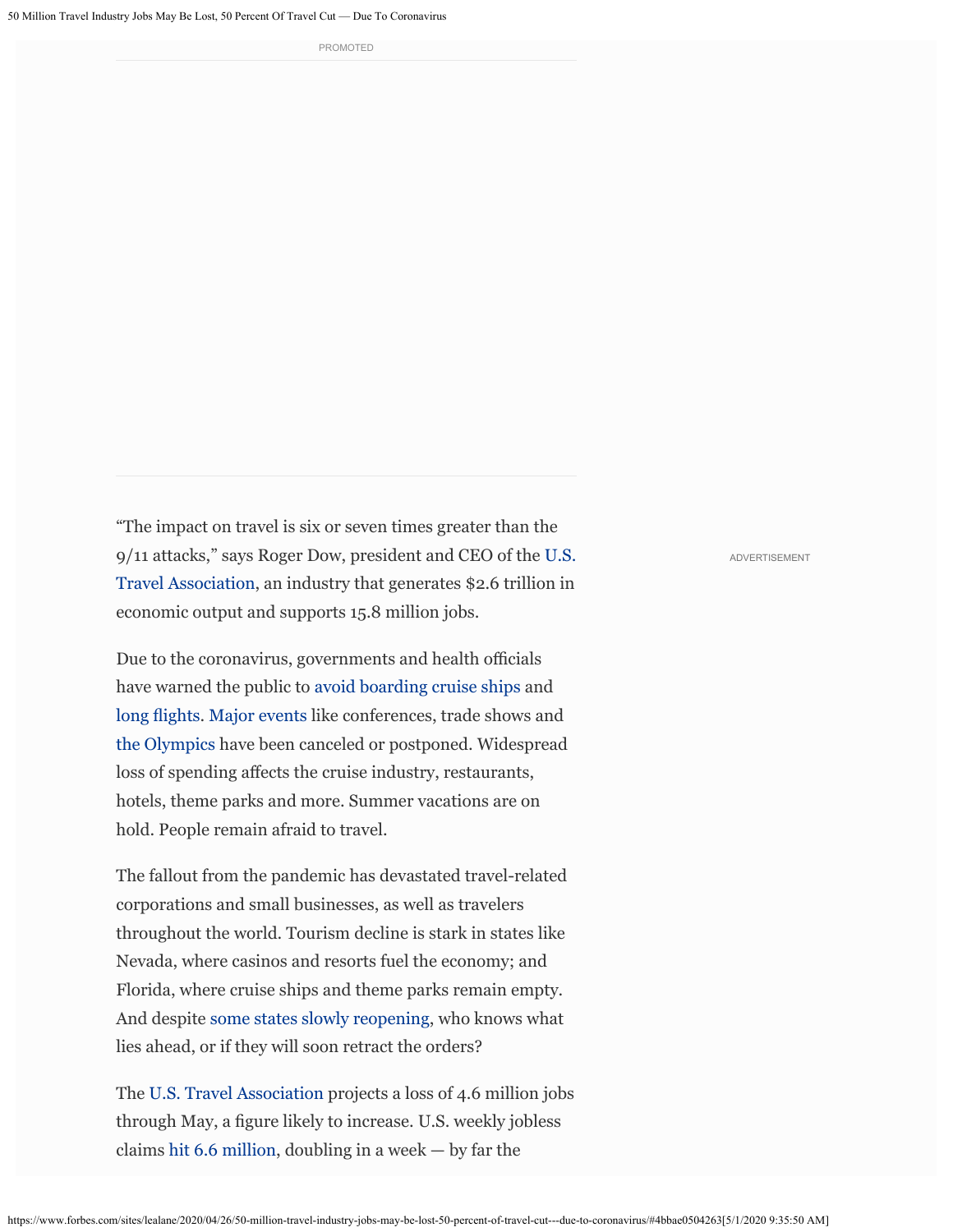biggest spike in half a century.

A study from [Tourism Economics](https://www.tourismeconomics.com/) predicts that the U.S. tourism industry will lose [at least \\$24 billion](https://www.cnbc.com/2020/03/11/coronavirus-travel-industry-could-lose-24-billion-in-tourism-from-outside-us.html) in 2020. The World Travel and Tourism Council [predicts that up to 50](https://www.weforum.org/agenda/2020/03/world-travel-coronavirus-covid19-jobs-pandemic-tourism-aviation/) [million jobs](https://www.weforum.org/agenda/2020/03/world-travel-coronavirus-covid19-jobs-pandemic-tourism-aviation/) in the global travel industry could be lost.

[Faizan Ali](https://theconversation.com/profiles/faizan-ali-1032118), and [Cihan Cobanoglu](https://theconversation.com/profiles/cihan-cobanoglu-1033454), both from The University of South Florida, [conducted a study](https://m3center.org/our-team/) during the third week of March with more than 2,000 travelers from 28 countries, asking respondents about their travel behaviors during the pandemic. (*The study originally appeared in [The](https://theconversation.com/us) [Conversation.](https://theconversation.com/us)*[\)](https://theconversation.com/us)

Results showed that 63.8% of the travelers surveyed plan to reduce their travel plans in the next 12 months. More than half canceled their business travel immediately due to the coronavirus.

The study predicts that compared to last year, the travel industry in 2020 will shrink by 50 percent, afecting airlines, hotels and restaurants, as well as corollary businesses. The number of international travelers could shrink from [1.4](https://www.e-unwto.org/doi/pdf/10.18111/9789284421152) [billion](https://www.e-unwto.org/doi/pdf/10.18111/9789284421152) to fewer than 1 billion: the frst time the international traveler number has fallen that low since 2015.

The study also asked respondents to rate their perceived image of China and Italy, two of the countries hardest hit by the pandemic. The image of China was damaged most signifcantly, as many blame that country for the spread of the virus.

Research shows that travelers have a [short memory about](https://doi.org/10.1080/19368623.2011.647264) [the negative aspects of a destination after a disaster.](https://doi.org/10.1080/19368623.2011.647264) According to [Bloomberg](https://www.bloomberg.com/), hotel bookings in China have increased by 40 percent the frst week in March, while peak daily fights rose 230 percent from the previous month.

That gives some hope in a decimated travel industry, which may never fully recover. But who knows where we are heading in the near-term?